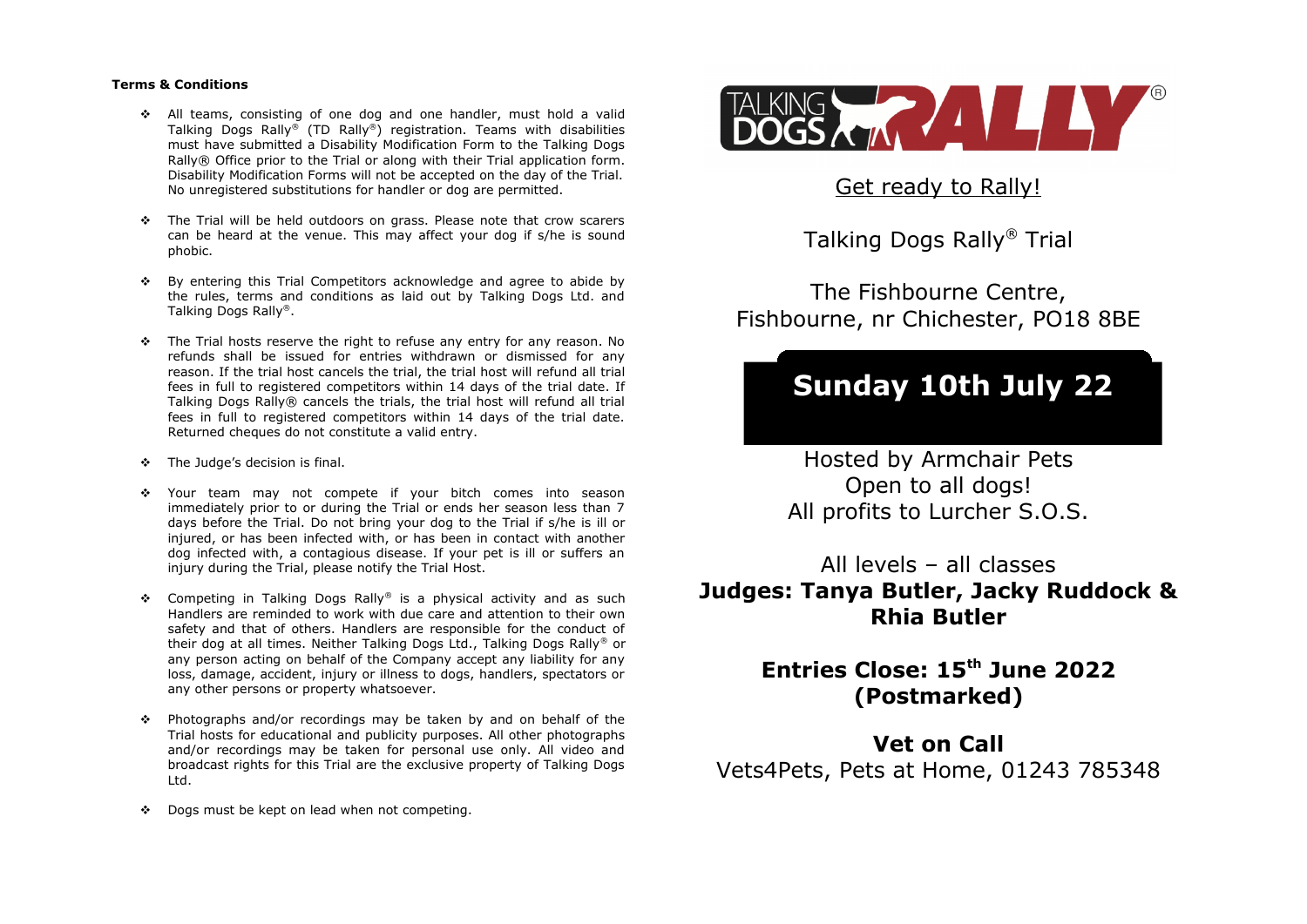# **Contact Information:**

Trial Secretary: Jacky Burden, 33 The Drive, Southbourne, West Sussex. PO10 8JP Tel: 01243 378506 or 07748 983383 Email: [JLB54@hotmail.co.uk](mailto:JLB54@hotmail.co.uk) Website: www.talkingdogsrally.co.uk

# **Entries and Closing Dates**

Entries will be accepted from now. Entries close and must be post marked by 15<sup>th</sup> June 2022. Entries received after this date will only be included if there are available spaces. All entries are taken on a first-come first-serve basis.

### **Check-In and Walk-through Times**

Doors open at 8.15am and check in starts at 8.45am.**Walk through will commence 15 minutes before each class.**

**Start Times of walk through - APPROXIMATE ONLY. START LIST WILL BE MORE ACCURATE, WHEN NUMBERS ARE KNOWN BUT PLEASE ENSURE THAT YOU ARE THERE AHEAD OF TIME.**

|                  | <b>Morning</b> |       | <b>Late AM</b> |  | <b>Afternoon</b> |            |  |
|------------------|----------------|-------|----------------|--|------------------|------------|--|
|                  | Judge-         |       |                |  | Judge-           |            |  |
| Puppy            | 9.30           | Jacky |                |  | 2.30             | Rhia       |  |
| Level 1          | 10.10 Jacky    |       |                |  | 3.00             | Rhia       |  |
| Veteran Level 1  | 10.10          | Jacky |                |  | 3.00             | Rhia       |  |
| Pre Level 2      | 9.55 Rhia      |       |                |  | 1.15             | Jacky      |  |
| Vet. Pre Level 2 | 9.15           | Rhia  | 11.30 Jacky    |  |                  |            |  |
| Level 2          | 9.55           | Tanya |                |  | 1.15             | Jacky      |  |
| Veteran Level 2  | 9.15           | Rhia  | 11.30 Jacky    |  |                  |            |  |
| Level 3          |                |       | 12.05 Tanya    |  |                  | 3.15 Jacky |  |
| Veteran Level 3  |                |       | 12.05 Tanya    |  | 3.15 Jacky       |            |  |

# **VENUE ADDRESS AND DIRECTIONS:**

The Fishbourne Centre, Blackboy Lane, Fishbourne, nr Chichester, West Sussex. PO18 8BE

### **Directions to venue:**

The Fishbourne Centre is just north of the A259, which can be accessed from the A27.

### **From West on A27**

After Havant, stay on the A27 to Chichester At  $1<sup>st</sup>$  Chichester roundabout, take  $4<sup>th</sup>$  exit, A259 to Fishbourne & Bosham Pass The Woolpack & The Bulls Head on your left. Ignore right turn to Fishbourne Roman Palace & station. Take next right turn – Blackboy Lane (Small S.P. on left – Fishbourne Centre) After a short distance & before the railway crossing, turn right into The Fishbourne Centre.

#### **From East on A27**

Take the A27 Chichester Bypass round Chichester At roundabout take 1<sup>st</sup> exit, sign Fishbourne, Bosham. A259 Pass The Woolpack & The Bulls Head on your left. Ignore right turn to Fishbourne Roman Palace & station. Take next right turn – Blackboy Lane (small S.P. on left – Fishbourne Centre)

After a short distance & before the railway crossing, turn right into The Fishbourne Centre.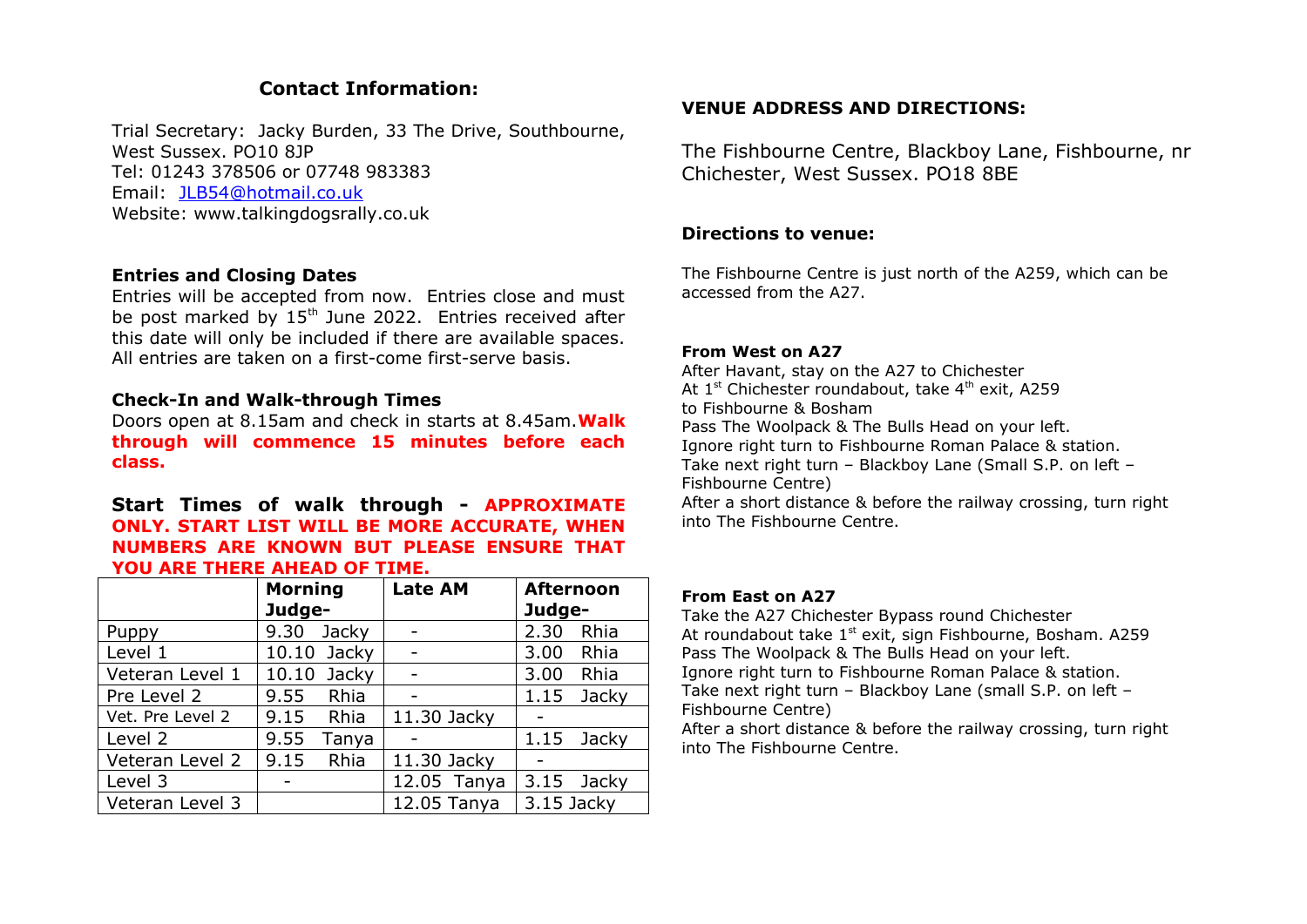# **TD Rally® eligibility:**

All competitors must be registered with TD Rally® prior to competing at any sanctioned TD Rally<sup>®</sup> trial. To register, contact the Office or go to the website and download the form and send it with payment to the TD Rally® office.

Everyone over the age of 7 years (when attending trials children under 16 years old must be accompanied by a parent or guardian) is eligible to compete once registered with TD Rally®.

All breeds of dogs, crosses and mixes of breeds over 6 months old on the date of the trial can compete. Health and behaviour may exclude dogs from competing but breed type does not.

#### **Competing Levels:**

**Puppy** is for dogs 6 - 12 months old on the date of the trial. A team may continue to compete up to 18 months if they are working towards a title or Championship.

Level 1 is for dogs 1 year and older on the date of the trial.

**Veteran Level 1** is for dogs over 7 years on the date of the trial.

**Pre-Level 2** is for dogs over 1 year on the date of the trial. For teams who have already won a Talking Dogs Rally® Level 1 Title or Championship. An on-lead class.

**Veteran Pre Level 2** is for dogs over 7 years on the date of the trial. For teams who have already won a Talking Dogs Rally® Level 1 Title or Championship. An on-lead class

**Level 2** is for dogs over 1 year on the date of the trial. For teams who have already won a Talking Dogs Rally® Level 1 Title or Championship.

**Veteran Level 2** is for dogs over 7 years on the date of the trial. For teams who have already won a Talking Dogs Rally® Level 1 Title or Championship.

**Level 3** is for dogs over 1 year on the date of the trial. For teams who have already won a Talking Dogs Rally® Level 2 Title or Championship. **(Pre-Level 2 Title or Championship is not sufficient to move up to Level 3)**

# TD Rally® Team Entry Form

| <b>Competitor's Details:</b><br>TD Rally® Team Reg. Number: |            |              |
|-------------------------------------------------------------|------------|--------------|
| <b>First and Last Name</b>                                  |            |              |
| Address                                                     |            |              |
| Town/City                                                   |            |              |
|                                                             | Post       |              |
| County                                                      | code       |              |
| Tel                                                         |            |              |
| Email                                                       |            |              |
| <b>Dog's Details</b>                                        |            |              |
|                                                             |            |              |
| Name                                                        |            | <b>Breed</b> |
| Sex                                                         | <b>DOB</b> |              |

|    | <b>Pup</b><br>py |  | $LI$   VL   Pre-<br>L <sub>2</sub> | VPL2   L2   VL2 |      | L3          | VL3         |
|----|------------------|--|------------------------------------|-----------------|------|-------------|-------------|
| а. |                  |  |                                    |                 |      | <b>Noon</b> | <b>Noon</b> |
| m  |                  |  |                                    |                 |      |             |             |
| p. |                  |  |                                    | Late            | Late |             |             |
| m  |                  |  |                                    | am              | am   |             |             |
|    |                  |  |                                    |                 |      |             |             |

**NB. A team may enter a maximum of 2 classes; they may however be different e.g. 1 x L1 and 1 x VL1.**

### **Have you attended less than 3 trials? Y/N**

**Trial Entries (Check boxes that apply)**

**Could your team title at this trial? Y / N If so please state which level, which award or title and how many qualifying scores are needed; 1 or 2**

**Fees:** £6.00 per entry per team per class Total trial entry fees:

**\_\_\_\_\_\_\_\_\_\_\_\_\_\_\_\_\_\_\_\_\_\_\_\_\_\_\_\_\_\_\_\_\_\_\_\_\_\_**